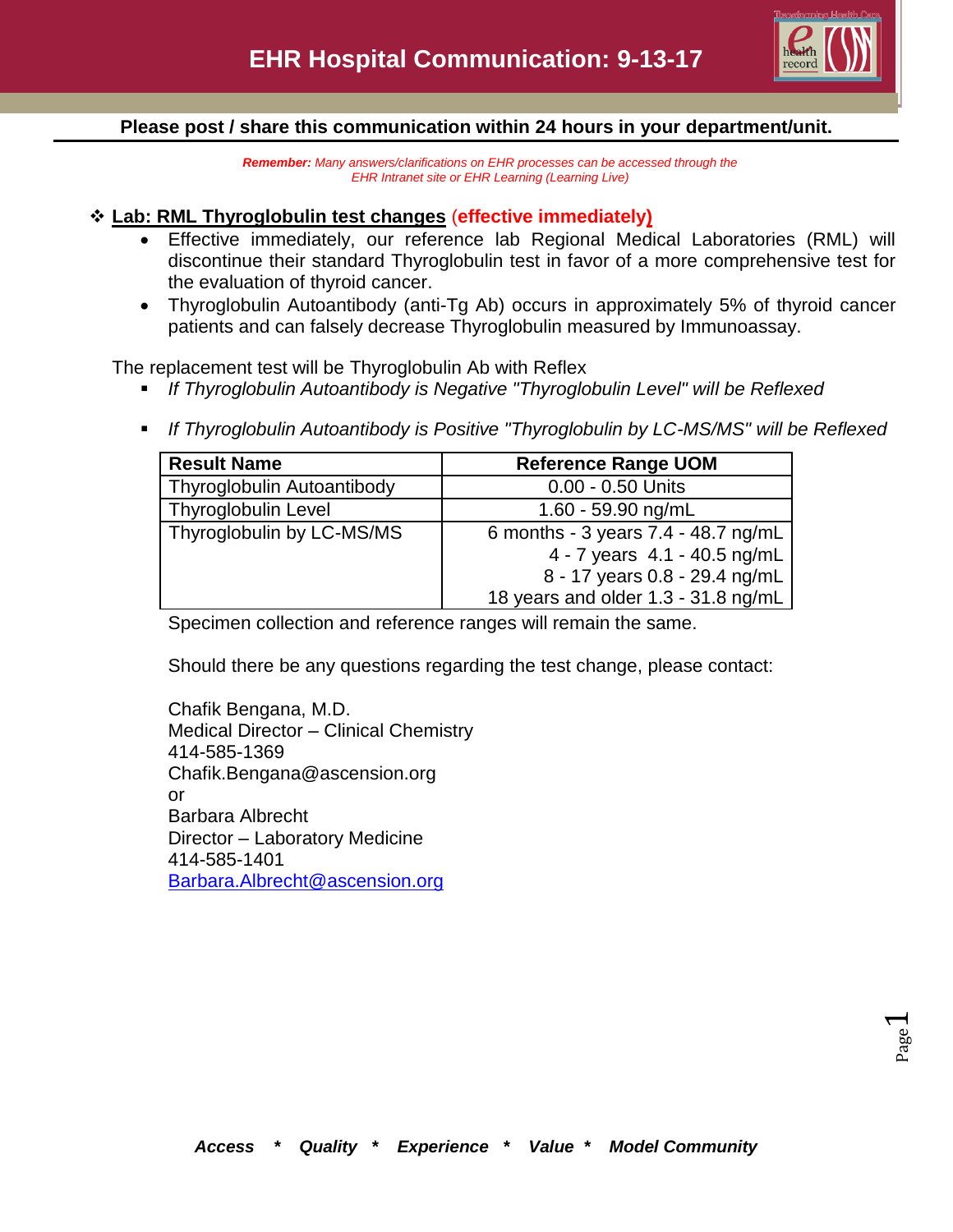

Page  $\boldsymbol{\sim}$ 

## **Outside Records MPage** *(Effective – September TBD)*

Outside Records MPage will be available in September 2017.

## **Thank you for your patience. The release is delayed due to technical challenges. We hope to release by the end of the month.**

This MPage will import clinic and hospital data from the Wheaton/Epic system for patients seen by Wheaton providers.

This functionality is still being tested and it is *recommended* that clinicians only view information The technical ability exists to save a document and import data such as Problems, Allergies and Medications. A job-aid explaining the details and navigation of this MPage can be found [here.](http://csmintranet.columbia-stmarys.org/ehr/documents/OutsideRecordsJobAid.pdf) Things You Need to Know:

- This MPage will conduct a query and pull data from the Wheaton/Epic system whenever an Athena/Invision encounter is created if the patient match criteria has been met.
- The patient banner will have an indicator letting you know if there are new records available since the last query was done.
- Data from the Wheaton/Epic query may include records from other outside facilities.
- The first query will look back 180 days and import data.
- Subsequent queries will look back 30 days from the last query.
	- $\circ$  If my first query is done Oct 1, the system will look back and pull data from 4/1/17-10/1/17
	- $\circ$  If the next time I open the record is Jan 1, the system will pull data from 9/1/17-1/1/18

*For questions please contact IS Service Desk at 414-326-2400*

# **Updated Therapeutic Infusion Instructions To Meet TJC Requirments**

## *(Effective – 9/6/17)*

Based on the TJC guidelines, therapeutic Infusion Instructions for all Titration Medication orders have been updated as per the following format:

- Initial Rate
- Titration Increment
- Titration Interval
- Max Rate
- Goal

In addition, for ease of ordering, most titratable infusions will have these parameters completed with default instructions. Default instructions were developed in cooperation with pharmacy and physician leaders. Ordering providers are always responsible for reviewing the infusion instructions and adjusting based on a patient's clinical situation.

If any the 5 elements are incomplete, the provider will need to be contacted for clarification.

# $\mathsf{Example}\colon \mathsf{Example}\colon \mathsf{Example}\:\mathsf{Example}\:\mathsf{Example}\:\mathsf{Example}\:\mathsf{Example}\:\mathsf{Example}\:\mathsf{Example}\:\mathsf{Example}\:\mathsf{Example}\:\mathsf{Example}\:\mathsf{Example}\:\mathsf{Example}\:\mathsf{Example}\:\mathsf{Example}\:\mathsf{Example}\:\mathsf{Example}\:\mathsf{Example}\:\mathsf{Example}\:\mathsf{Example}\:\mathsf{Example}\:\mathsf{Example}\:\mathsf{Example}\:\mathsf{Example}\:\mathsf{Example}\:\mathsf{Example}\:\mathsf{Example}\:\mathsf{Example}\:\mathsf{Example}\:\mathsf{Example}\:\mathsf{Example}\:\mathsf{Example}\:\mathsf{Example}\:\mathsf{Example}\:\mathsf{Example}\:\mathsf$

| <b>Base Solution</b>                                                                                                                       | <b>Bag Volume</b>                                       | Rate            | <b>Infuse Over</b> |                  |
|--------------------------------------------------------------------------------------------------------------------------------------------|---------------------------------------------------------|-----------------|--------------------|------------------|
| Premix NS                                                                                                                                  | 250 mL                                                  | EL25 mL/hr      | 200 hr             |                  |
| Additive                                                                                                                                   | <b>Additive Dose</b>                                    | Normalized Rate | <b>Delivers</b>    | Occurrence       |
| > fentaNYL                                                                                                                                 | 2.500 mcg                                               | E 12.5 mcg/hr   |                    | <b>Every Bag</b> |
|                                                                                                                                            |                                                         | E               |                    |                  |
| <b>Total Bag Volume</b>                                                                                                                    | 250 mL                                                  |                 |                    |                  |
|                                                                                                                                            |                                                         |                 |                    |                  |
|                                                                                                                                            |                                                         |                 |                    |                  |
| Weight:<br>Infusion instructions                                                                                                           |                                                         |                 |                    |                  |
|                                                                                                                                            | Initial Rate equivalent to Normalized Rate field above. |                 |                    |                  |
| The following elements are required:                                                                                                       |                                                         |                 |                    |                  |
|                                                                                                                                            |                                                         |                 |                    |                  |
|                                                                                                                                            |                                                         |                 |                    |                  |
| Titration Increment: 12.5 mcg/hr<br>Titration Interval: Q10 minutes<br>Max Rate: 200 mcg/hr<br>Goal: for RASS 0 to -1<br>***************** |                                                         |                 |                    |                  |

*For Question Contact John Canepa* at [John.Canepa@ascension.org](mailto:John.Canepa@ascension.org)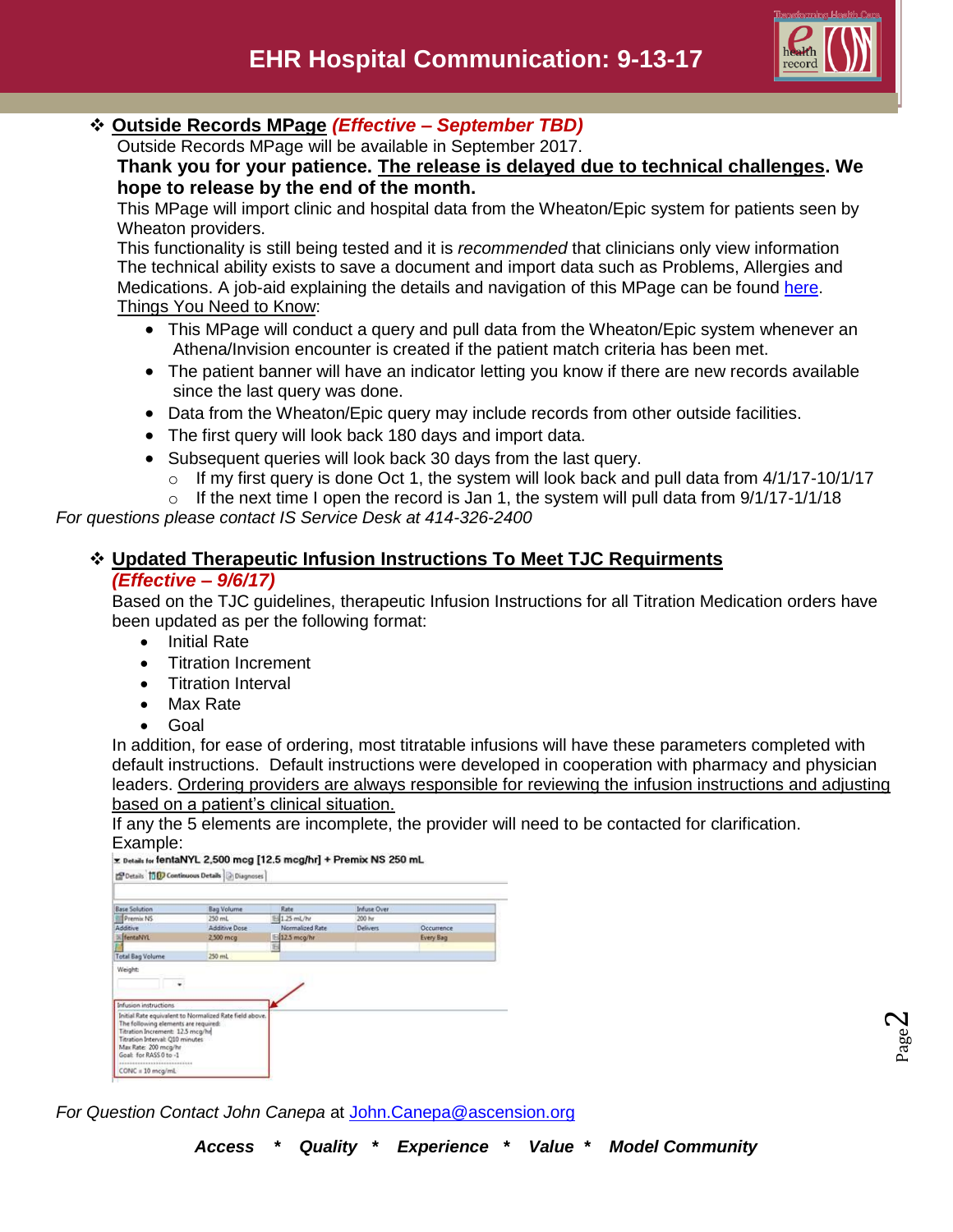

ო

# **PRBC Transfusion Order and Alert Enhancement** *(Effective – 9/7/17)*

As we better align our blood product stewardship efforts with those of Ascension, we will be making some changes in the EHR to both our indication options and clinical decision support (CDS) alerts. As shown here, the indication options have been narrowed.

#### **Current PRBC Transfusion Indications**

| Acute blood loss > 30% of blood volume  |
|-----------------------------------------|
| Hgb <10 & CAD or MI or pulmonary diseas |
| Hgb <10 & organ ischemia                |
| Hgb <10 & symptomatic anemia            |
| Hab < 7                                 |
| $Hqb < 8$ & comorbid conditions         |
| Keep Hgb above 7 & bone marrow failure  |
| Massive transfusion                     |

## **Transfusion Indications starting 9.7.17**

Decompensated Cardiac patient;Hgb<=8  $Hqb \leq 7$ Medical pts with other conditions Rapid Blood loss > 30% Blood volume Surgical pts with other conditions

Following are situations that will trigger a CDS alert:

- Any indication, except *Rapid Blood Loss*, if no Hgb result within prior 72 hours.
- Indication of  $\leq$  7 selected, but patient Hgb result >7
- Patient Hgb > 8 and any of the following indications chosen:
	- o Decompensated Cardiac patient
	- o Medical pts with other conditions
	- o Surgical pts with other conditions

All alerts provide guidance and alternative options as shown in examples here.

- CANCEL Nurse Transfuse Packed Red Blood Cells
- PLACE Nurse Transfuse Packed Red Blood Cells
- MODIFY Nurse Transfuse Packed Red Blood Cells

In addition, if transfusion ordered and patient does not have a recent Hgb level, the alert will offer quick pick option for ordering.

Add Order for:

**H&H-> Stat collect** 

In summary, these alerts are for guidance and are not hard stops. They were developed based on best  $\frac{8b}{20}$ <br>practice quidelines . Final discretion always rests with the ordering provider. practice guidelines. Final discretion always rests with the ordering provider.

*For Questions Contact Suzanne Wilkerson, MD at* [Suzanne.wilkerson@ascension.org](mailto:Suzanne.wilkerson@ascension.org)

*Access \* Quality \* Experience \* Value \* Model Community*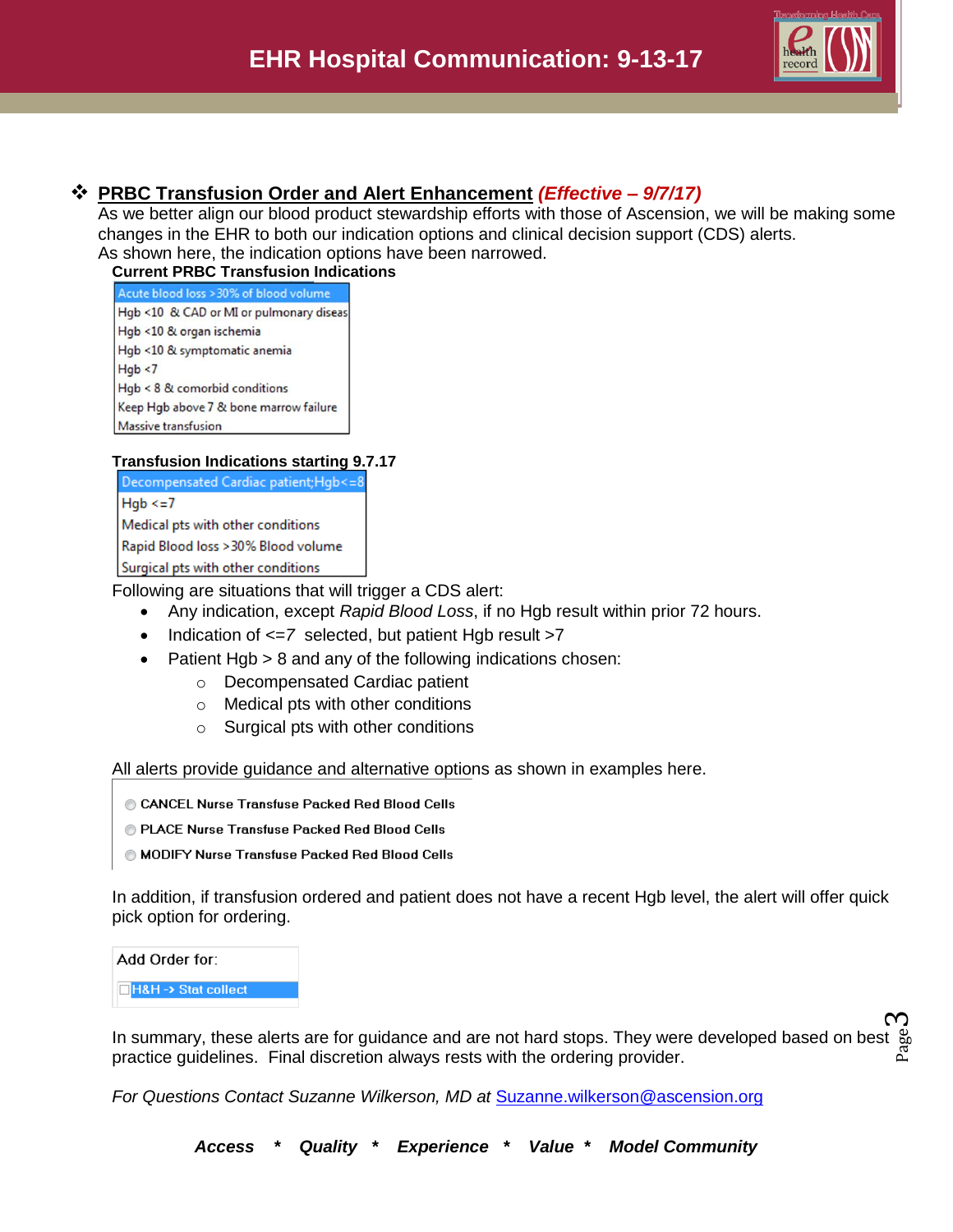

Page  $\overline{\mathcal{A}}$ 

# **Reminder - Blood Bank Administration MPage Available to All Hospital Nursing Positions**

The Blood Bank Administration MPage tab will be found on the venue menu in alphabetical order.

| <b>Menu</b><br>ņ                 | <b>THE Blood Bank Administration</b>                                                     |  |
|----------------------------------|------------------------------------------------------------------------------------------|--|
| <b>Advance Directives</b>        | $\mathbf{A} \mathbf{B} = \mathbf{A} \mathbf{B} + \mathbf{B} \mathbf{C} + \mathbf{100\%}$ |  |
| $#$ Add<br>Allergies             | <b>Blood Product Administration</b>                                                      |  |
| <b>Blood Bank Administration</b> |                                                                                          |  |
| Diagnosis and Problems           | <b>Blood Bank Overview</b>                                                               |  |
| Documents                        | <b>Blood Group</b>                                                                       |  |
|                                  | Antihodies                                                                               |  |

This MPage provides you with an overview of blood product administration. Following are the components of this MPage.

## 1. Blood Bank Overview

| $\langle \rangle$<br>T <b>A</b> Blood Bank Administration |                              |
|-----------------------------------------------------------|------------------------------|
| <b>ABBBC</b> 100% -   ● ● △                               |                              |
| <b>Blood Product Administration</b><br>x                  | n and a                      |
| <b>Blood Bank Overview</b>                                | $\equiv$ $\sim$ $\sim$       |
| <b>Blood Group</b>                                        | A POS                        |
| Antibodies                                                | No Antibodies on record.     |
| <b>Transfusion Requirements</b>                           | Use Leukored                 |
| Antigens                                                  | $M -$                        |
| Specimen Availability                                     | Expires on: 03/31/2017 23:59 |

- a. Blood Group- Displays confirmed Blood Type.
- b. Antibodies- Displays documented antibodies or "No antibodies on record", if the antibodies are not recorded.
- c. Transfusion Requirements- Displays any transfusion requirements or "No transfusion on record", if not documented
- d. Antigens- Displays antigens or "No antigens on record", if not documented
- e. Specimen Availability-Displays specimen expiration date or "No current specimen available", if no specimen is available for testing.

#### 2. Blood Bank Products Past 3 Months

| <b>Blood Bank Products Past 3 Months (14)</b>   |                                  |                |     |                         | $\equiv$ $\sim$ $\approx$           |
|-------------------------------------------------|----------------------------------|----------------|-----|-------------------------|-------------------------------------|
| Product Number                                  | <b>Product Name</b>              | Product ABO/Rh | Qty | <b>Status Date/Time</b> |                                     |
| $\triangle$ Assigned (1)                        |                                  |                |     |                         |                                     |
| W036308005908                                   | Red Blood Cells CP2D 450         | A POS          |     | 03/08/2017 15:04        |                                     |
| $\triangle$ Crossmatched (2)                    |                                  |                |     |                         |                                     |
| W036308007408                                   | Red Blood Cells CP2D 450         | A POS          |     | 03/08/2017 15:18        | Product Expiration 03/22/2017 23:59 |
| W036308006208                                   | Red Blood Cells CP2D 450         | A POS          |     | 03/08/2017 15:18        |                                     |
| $\triangle$ Dispensed (0)                       |                                  |                |     |                         |                                     |
| 4 Products Transfused within past 3 months (11) |                                  |                |     |                         |                                     |
| W036308006008                                   | Cryoprecipitated Anti-Hem        | A POS          |     | 03/21/2017 14:58        |                                     |
| W036308007808                                   | Whole Blood CP2D 450 mL L        | A POS          |     | 03/21/2017 14:47        |                                     |
| W036308003308                                   | Cryoprecipitated Anti-Hem        | A POS          |     | 03/21/2017 14:45        |                                     |
| W036308006308                                   | Apheresis Platelets ACDA         | A POS          |     | 03/21/2017 14:42        |                                     |
| W036308007708                                   | Red Blood Cells CP2D 450         | A POS          |     | 03/09/2017 14:21        |                                     |
| W036308068508                                   | Fresh Frozen Plasma Thawe        | A POS          |     | 02/17/2017 13:06        |                                     |
| 1234500001                                      | Rh Immune Globulin               |                |     | 02/07/2017 09:48        |                                     |
| W036308064308                                   | Red Blood Cells CP2D 500         | A POS          |     | 02/07/2017 08:30        |                                     |
| W036308065108                                   | Fresh Frozen Plasma Thawe        | A POS          |     | 02/07/2017 07:54        | ۰                                   |
| <b>WOOCDOOCEDOO</b>                             | Foreign Foreign Alexander Thomas | ADCO           |     | on log inos a pays sa   |                                     |

- a. Assigned Displays all active, assigned, directed and autologous products. Hover over the Status Date/Time to get Product Expiration Date/Time
- b. Crossmatched Displays all active, crossmatched products. Hover over the Status Date/Time to get Product Expiration Date/Time